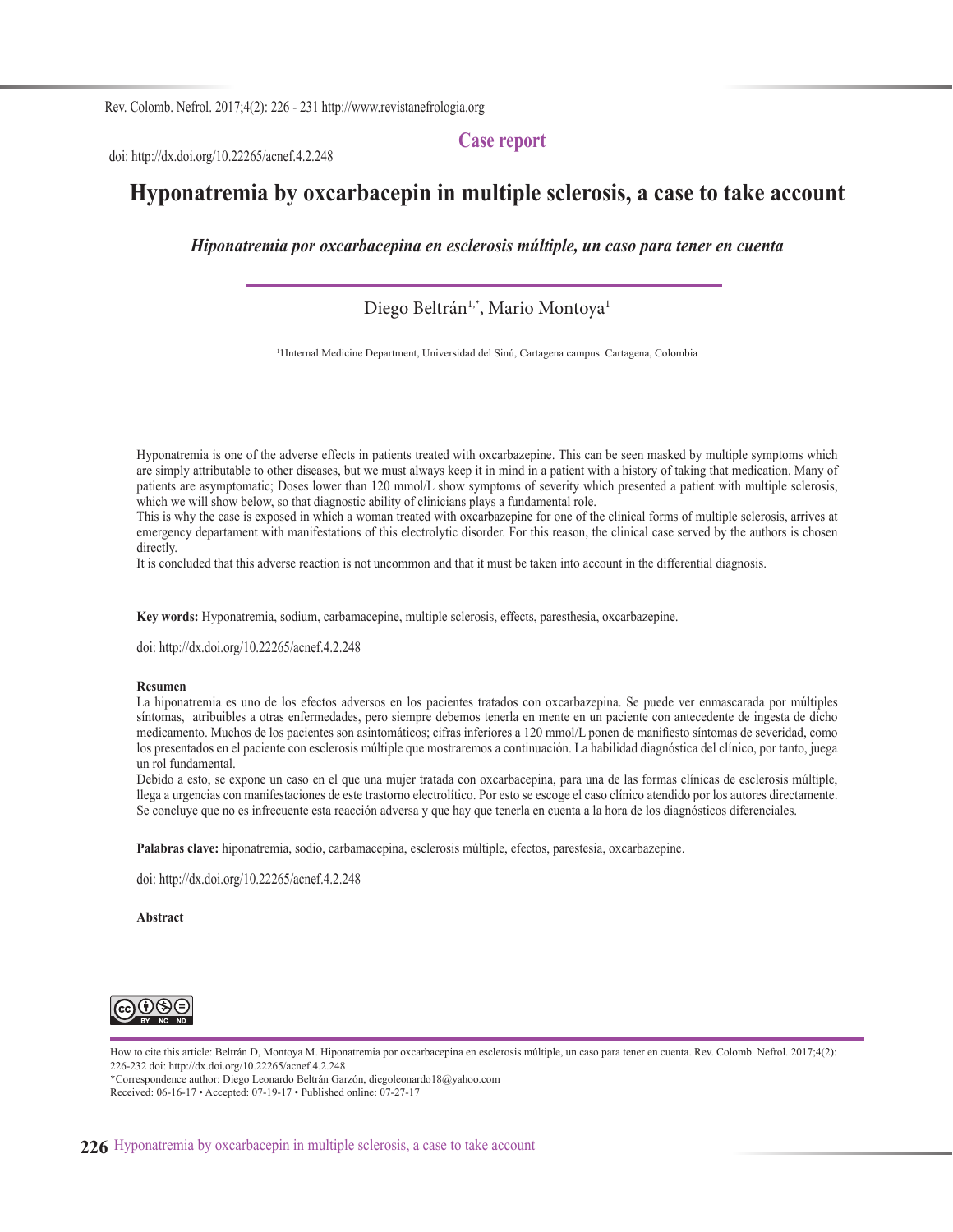## **Introduction**

Constructure is a compound with a chemical structure similar to that of carbamaze-<br>pine and probably a similar mechanism of<br>action. The side effects observed with the use of cal structure similar to that of carbamazepine and probably a similar mechanism of action. The side effects observed with the use of oxcarbazepine are sedation, headache, dizziness, rash, vertigo, ataxia, nausea, hyponatremia, and diplopia.

Except for hyponatremia<sup>1</sup>, these side effects appear to occur with moderate frequency in patients taking carbamazepine.

Hyponatremia is due, at least in part, to the increased responsiveness of the collecting duct system to the antidiuretic hormone. It is also considered to be one of the forms of the syndrome of inappropriate secretion of antidiuretic hormone (SIADH).

Serum sodium levels below 125 mEq/L emerged during the first months in 3 % of patients treated with oxcarbazepine in clinical trials<sup>2</sup>. Elderly patients, especially those who take concomitant medications, are significantly more likely to develop hyponatremia. Generally, hyponatremia develops gradually during the first months of treatment, which may explain why most patients are asymptomatic<sup>3</sup>.

# **Objectives**

- To present a case of hyponatremia caused by oxcarbazepine at a clinic in Cartagena in 2016.
- To show the adverse effect that oxacarbazepine can produce. This can be even more unpleasant than the benefit provided by its use.

### **Description of the clinical case**

A 41-year-old female patient with a history of multiple sclerosis and optic neuromyelitis diagnosed 3 years ago was being treated with oxcarbazepine every 8 hours, pregabalin every 8 hours, and azathioprine 50 mg a day. She was admitted at the Clínica Cartagena del Mar due to a clinical picture of 1 day of evolution, consisting of fatigue, adynamia, dizziness and generalized pain, associated with vomiting of food content (4 episodes). She did not report fever or other accompanying symptoms.

Upon physical examination, the patient was found to be alert with mild mucocutaneous pallor and anicteric sclerae. Symmetrical, mobile neck, without lumps. Symmetrical, normally expanded thorax, diffusely painful to the superficial palpation, with clear respiratory noises and no aggregates. Rhythmic heart sounds of good tone, without murmurs. Soft, depressible, non-painful abdomen. Symmetrical, eutrophic limbs, without edema. Neurological examination: Conscious and oriented with no language alterations, bilateral amaurosis and no pupillary photoreactivity. 5/5 muscular strength in all limbs, paresthesia in 4 limbs. Preserved osteotendinous reflexes  $(++/+++)$ , with a moderate increase in the base of support.

Admission laboratory tests revealed normality regarding red line, white line and thrombocytes, with an admission ionogram that reported severe hyponatremia of 111 mmol/L and glycemia levels of 109 mmol/L **(Table 1)**.

A brain MRI was performed to rule out other etiologies causing the current symptoms, which only evidenced periventricular hyperintense lesions suggestive of demyelination, compatible with multiple sclerosis **(Figure 1)**. It was considered to be of relapsing-remitting type, due to time of evolution and diagnosis.

Replenishment of sodium was initiated from admission, with subsequent control after 24 h, at 120 mmol/L, and decreased symptoms. In addition, oxcarbazepine intake was suspended, but pregabalin and azathioprine were maintained as the basic treatment for multiple sclerosis in this case.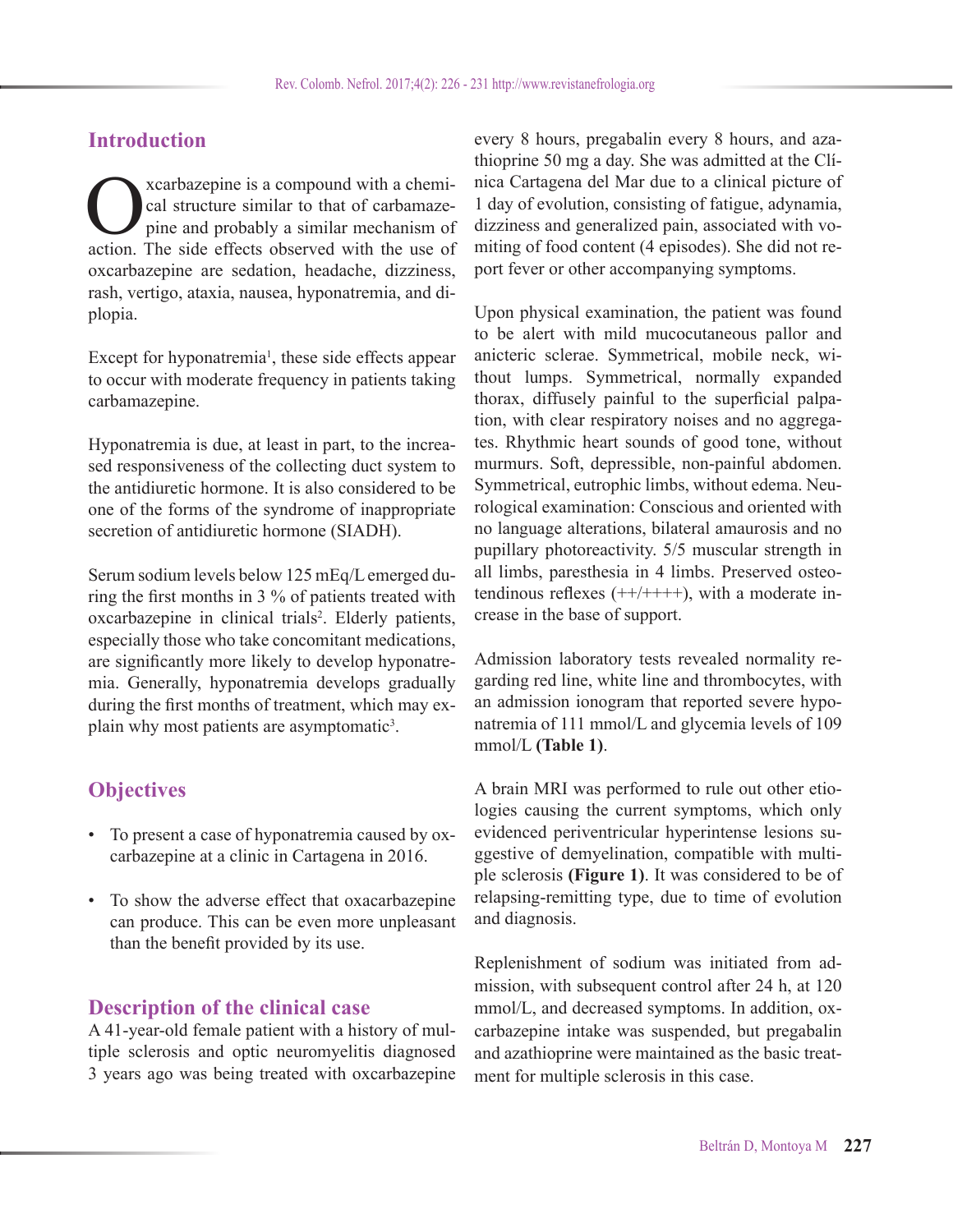|                                  |           | Normal pKPO values  |
|----------------------------------|-----------|---------------------|
| Hemoglobin (g/dL)                | 13.5      | $11-16$ gr/dL       |
| Hematocrit (%)                   | 37.4      | 35-43%              |
| Erythrocytes (mm3)               | 4,220,000 | 4,000,000-5,400,000 |
| Mean Corpuscular Volume (um3)    | 84        | 80-97 um3           |
| Mean Corpuscular Hemoglobin (pg) | 30        | 26.5-36.5 pg        |
| MHCH(g/dL)                       | 32        | $31-38$ gr/dL       |
| Leukocytes (mm3)                 | 6,100     | 5,000-10,000 mm3    |
| Neutrophils %                    | 79%       | 45-65%              |
| Eosinophils %                    | 4%        | $1-5\%$             |
| Lymphocytes%                     | 17%       | 30-40%              |
| Platelets (mm3)                  | 347,000   | 150,000-450,000 mm3 |
| Sodium (mmol/L)                  | 111.5     | 135-148 mmol/L      |
| Potassium (mmol/L)               | 4.1       | $3.5 - 5.2$ mmol/L  |
| Chlorine (mmol/L)                | 81.2      | 98-107.6 mmol/L     |

Table 1. Admission labs



Figure 1. Initial brain MRI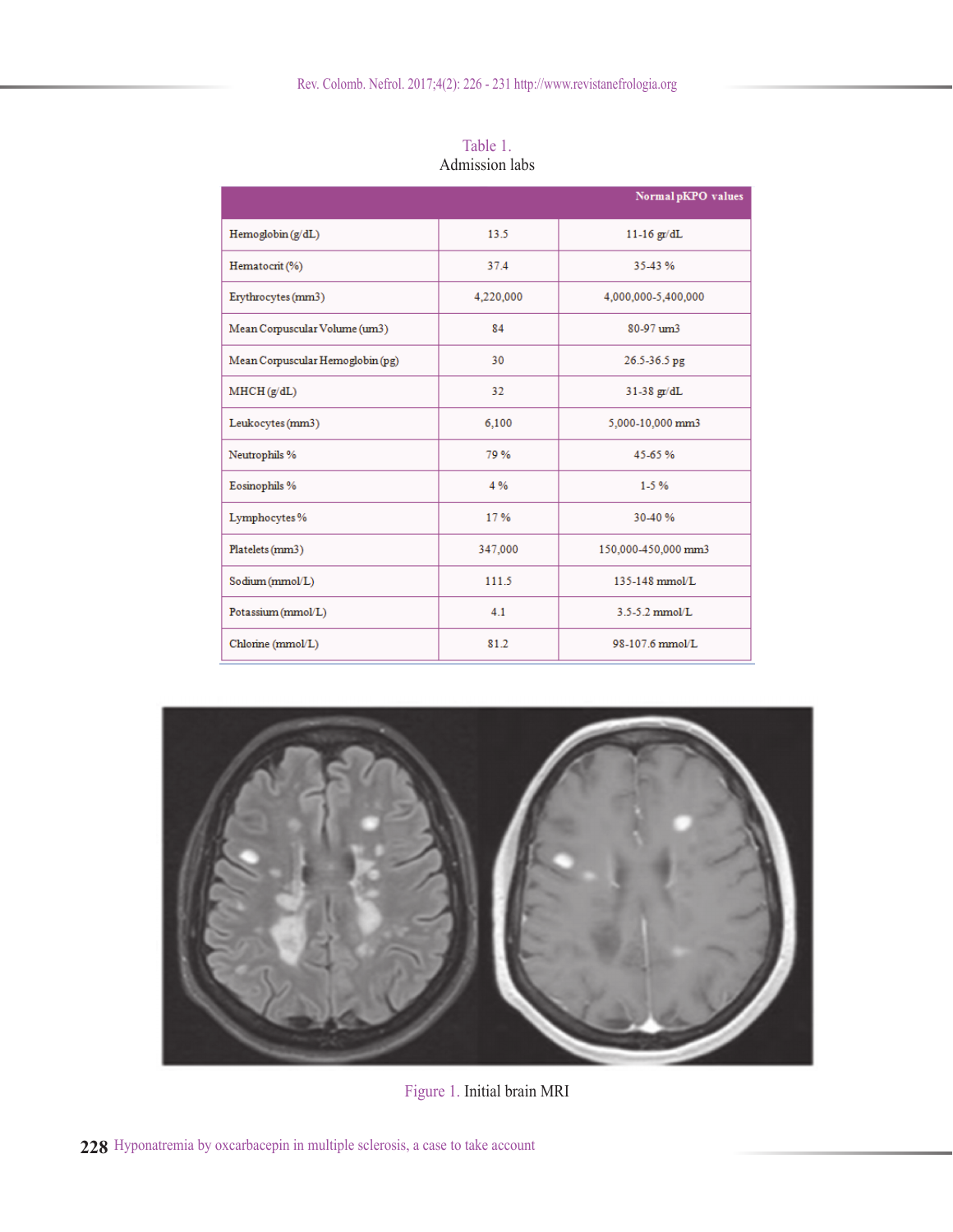After treatment, 48 hours post-admission, we obtained a new sodium result, with an improvement compared to the previous figures: 129 mmol/L **(Table 2)**. Now, these were safe numbers for the patient to prevent neurological symptoms or convulsions.

The patient felt stable, without exhibiting any new emetic episode. Normal diuresis.

At 24 hours, a new serum sodium control was obtained at 135 mmol/L **(Table 3)**. Subsequently, we proceeded to take urine sodium levels, obtaining a value in the normal range: 75 mmol/L in 24 hours.

Then, we performed the other complementary paraclinical tests to evaluate other alterations, all within acceptable ranges in this patient.

In the absence of symptoms, oxcarbazepine was alternated with tizanidine at the suggestion of neurology. Favorable results were not obtained, since symptoms of multiple sclerosis reappeared (gait alteration, vertigo, paresthesia and fatigue) with this treatment. Therefore, we decided to suspend tizanidine and reinitiate oxacarbazepine gradually, with half a tablet in the morning only, again showing a decrease in serum sodium levels to 128 mmol/L **(Table 4)**.

Using this therapeutic test of restarting medication, and a new sodium decrease, we corroborated our initial diagnosis of hyponatremia secondary to oxcarbazepine, since the other medications that the patient was taking were always maintained. A new alternating treatment was proposed by the neurology service.

| Table 2.     |  |
|--------------|--|
| Control labs |  |

|           |       | <b>Normal AHB values</b> |
|-----------|-------|--------------------------|
| Sodium    | 129.2 | $135 - 148$ mmol/L       |
| Potassium | 3.9   | $3.5 - 5.2$ mmol/L       |
| Chlorine  | 94.1  | 98-107.6 mmol/L          |

#### Table 3. Supplementary labs

|            |     | <b>Normal values</b> |
|------------|-----|----------------------|
| Creatinine | 0.8 | $0.9 - 1.3$ mg/dL    |
| <b>BUN</b> | 15  | $7-18$ mg/dL         |
| Sodium     | 135 | $135 - 148$ mmol/L   |
| Glycemia   | 80  | $70-110$ mg/dL       |

#### Table 4. Final control labs

|           |      | <b>Normal AHB values</b> |
|-----------|------|--------------------------|
| Sodium    | 128  | $135 - 148$ mmol/L       |
| Potassium | 3.7  | $3.5 - 5.2$ mmol/L       |
| Chlorine  | 93.4 | 98-107.6 mmol/L          |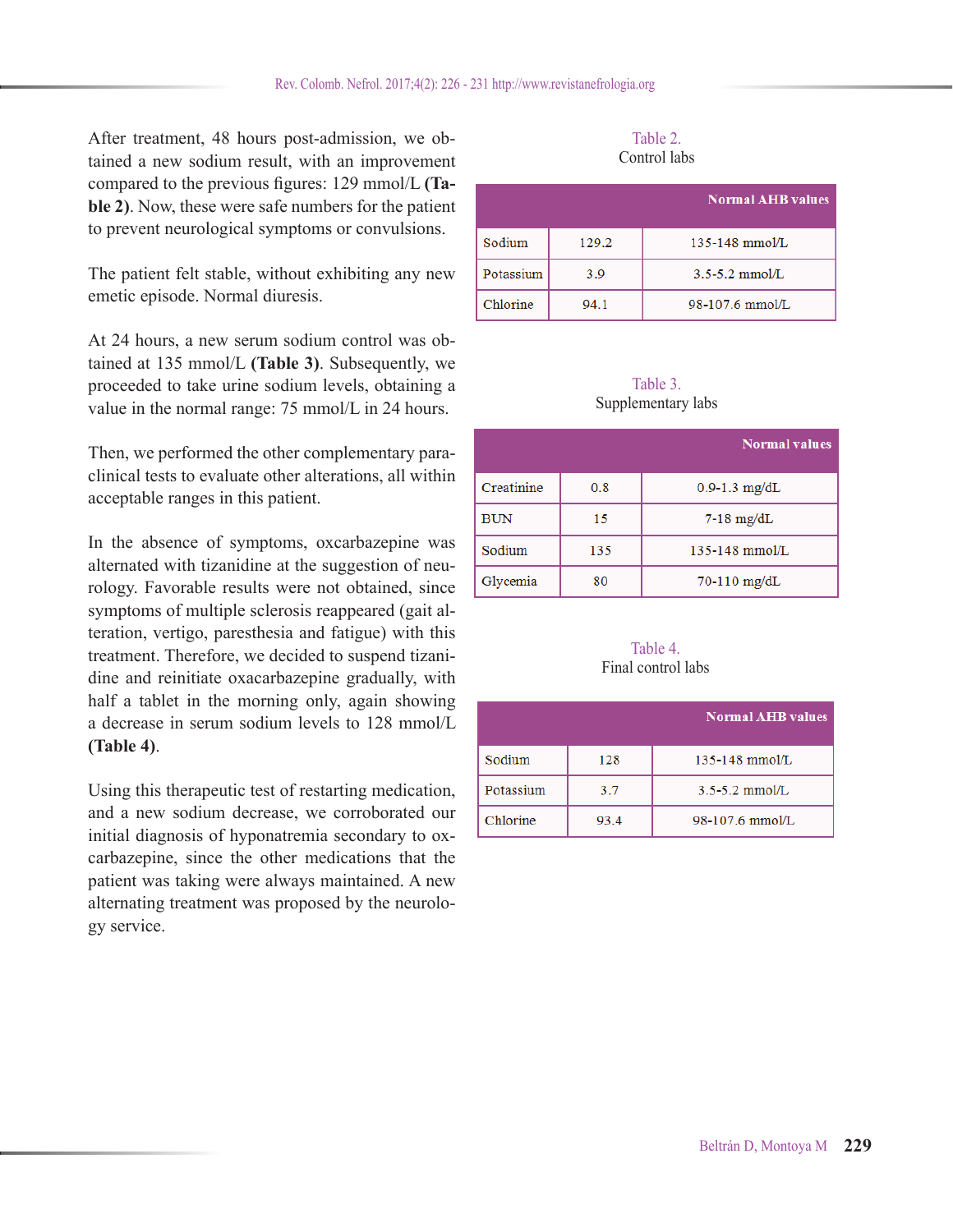## **Discussion**

The metabolism of oxcarbazepine occurs in the liver, but minimally affects the CYP system. This represents a great advantage over carbamazepine, particularly in patients who require multiple drugs, as in the case of our patient. Therefore, drug interaction and loss of effect of one of the drugs is unlikely.

Hyponatremia associated with oxcarbazepine is due, in part, to the increased responsiveness of the renal collecting tubules to the antidiuretic hormone. It is regarded, then, as one of the forms of the syndrome of inappropriate secretion of antidiuretic hormone (SIADH). Although early reports had suggested that oxcarbamazepine could induce vasopressin release and cause syndrome of inappropriate antidiuretic hormone secretion, other studies have dismissed this mechanism3.

Other studies have documented that, after water overload, serum sodium and clearance of free water decreased in individuals medicated with oxcarbamazepine, whether healthy or ill, without elevated vasopressinemia in the latter<sup>3</sup>.

These findings indicate that oxcarbazepine-induced hyponatremia is not entirely attributable to the syndrome of inappropriate antidiuretic hormone secretion. For example, it was observed how the levels of urine sodium in our patient were in the normal range (in this syndrome, they are usually above 40 mEq/L in a simple urine sample). Potassium levels remained at normal levels<sup>4</sup>.

There are some risk factors for OXC hyponatremia, such as age greater than 40. As demonstrated by the higher rate of hyponatremia in people over 40 years of age, it has a stronger correlation with taking either OXC (60 %) or CBZ (20 %)<sup>5</sup>. This is also evidenced by the age of our patient, 41 years old. Moreover, it is clinically demonstrated in this case that, as the drug was withdrawn and gradually reinstated as a therapeutic test, symptoms varied proportionally to the medication, further corroborating the diagnosis.

It is important to analyze this case and consider it in the clinical practice of physicians who handle this type of medication, since acute hyponatremia can cause cerebral edema, leading to potentially fatal seizures and encephalopathy<sup>6</sup>. Due to brain adaptation, the degree of cerebral edema is lower with chronic hyponatremia and, in the majority of patients, seems to be asymptomatic<sup>7</sup>. Furthermore, it should be mentioned, first, that the replacement of sodium should be gradual in these patients, given the risk of central pontine myelinolysis<sup>8</sup>; and, secondly, that the suspension of the triggering drug must be the mainstay of our treatment, as was done from the beginning with our patient, according to our observations.

## **Conclusions**

Health personnel should always be monitoring the interactions and adverse effects that may occur when administering a drug. The risk/benefit that administering this drug represents for patients should be logically balanced. Also, the differential diagnoses of this type of disorders, which help us even more to rule out other etiologies, should always be pondered. This case is not frequent, but it may occur and, as shown, if it is not considered, it will not be diagnosed.

#### **Conflict of interest and financing**

Original and unpublished article. The authors state that we do not have any conflict of interest. In addition, we did not reproduce any personal data of the patient.